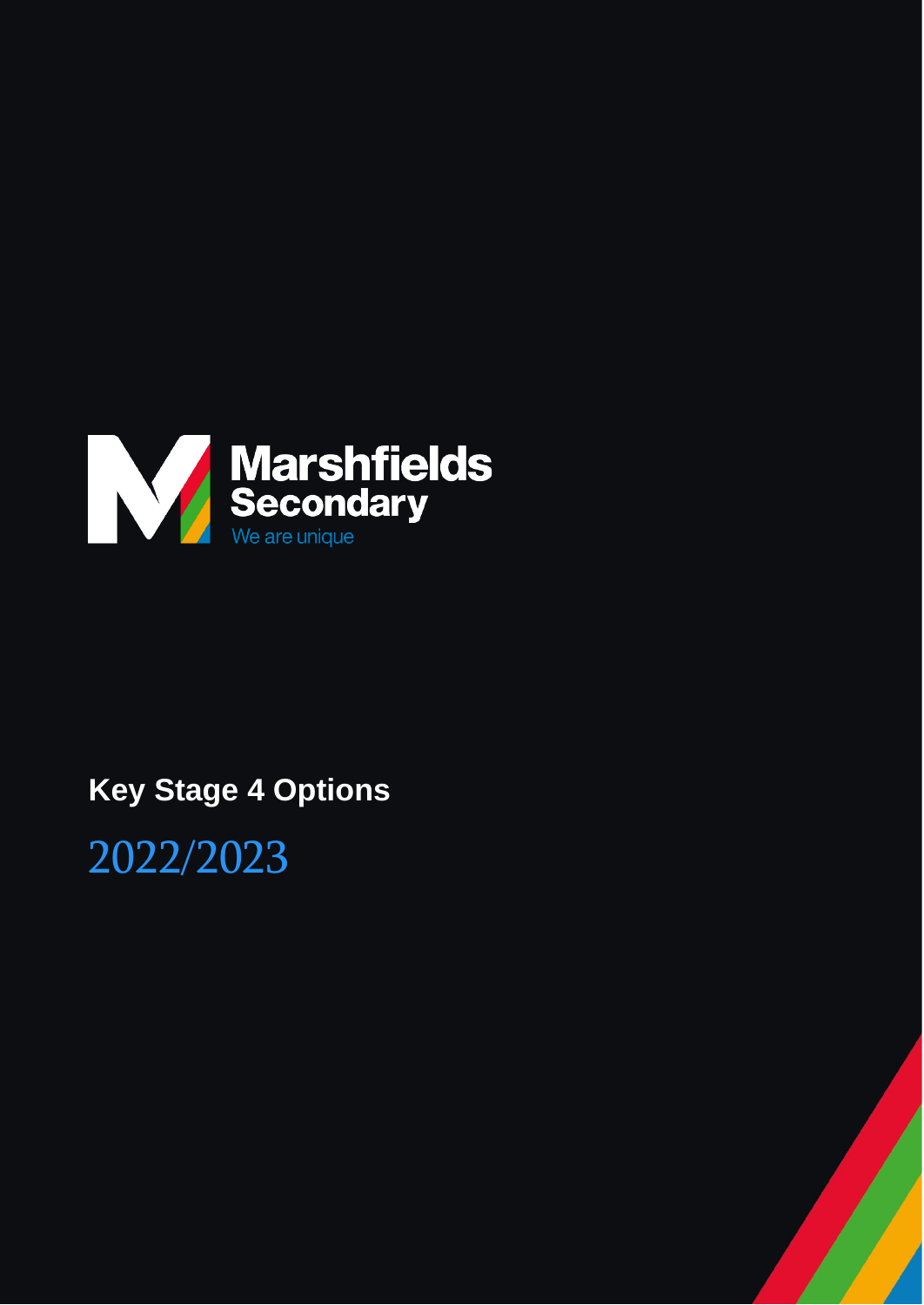

Headteacher's Introduction

Dear Year 9 Students,

For most of your school life to date you will have had little choice in which subjects you take. Now you can make choices about your subjects for Key Stage 4. It is therefore important that you consider which options you choose with great care, by reading the course descriptions in this booklet, speaking with your teachers and parents and, if it would help, members of the Senior Leadership Team. In all this decision making, you should also consider what you want to do when you leave Marshfields and go on to the next stage of your education.

The subjects we offer are intended to offer a broad range of choices whilst ensuring you continue to study a balanced curriculum that will leave as many future careers as possible or Post 16 options.

You should ensure that your choices also offer the opportunity to develop skills beyond those in the core academic subjects. Try and opt for a range of courses to give your curriculum additional breadth.

All students will study English, Math's, Science, PSHE and Core PE.

Mrs. Macdonald Headteacher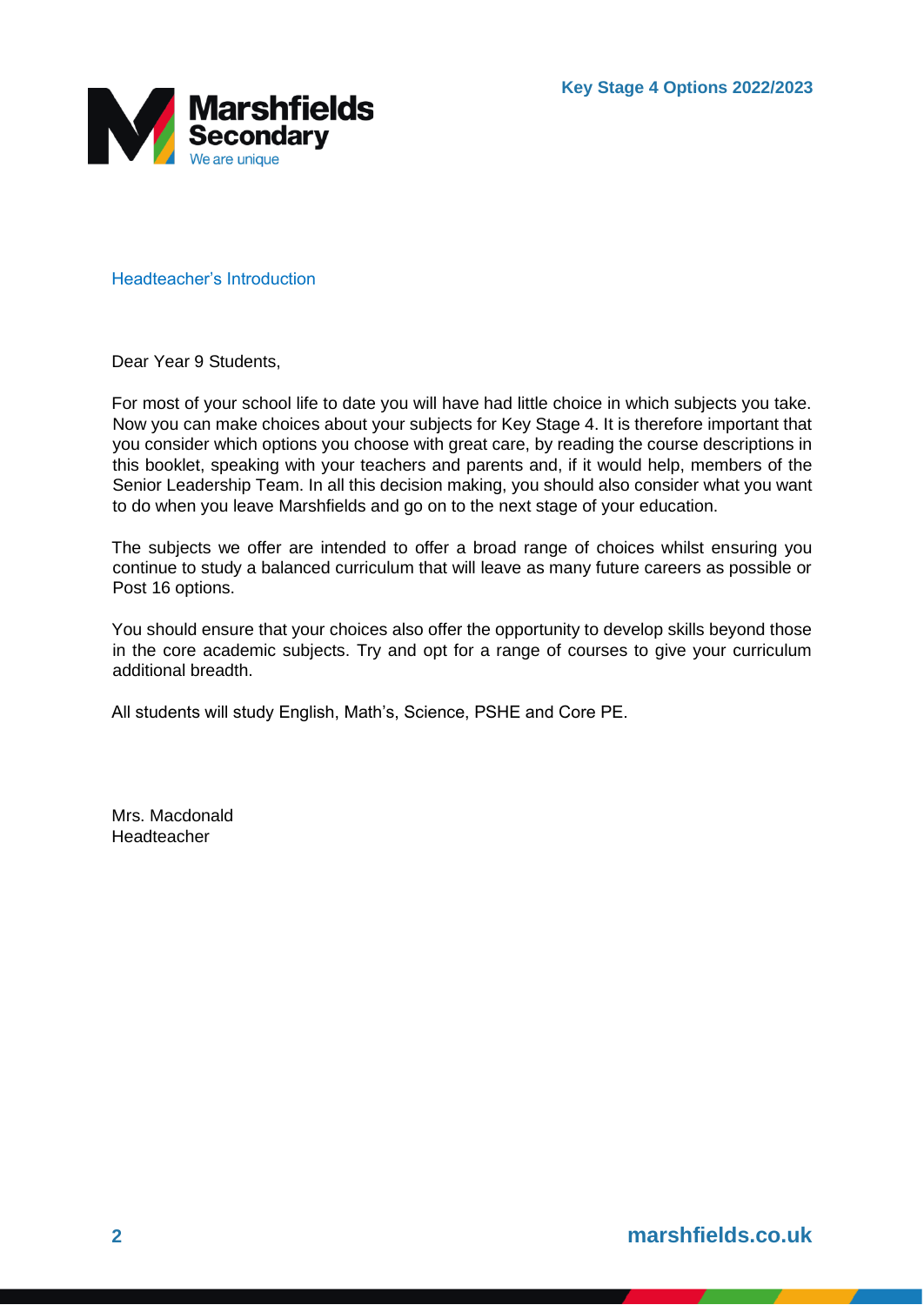

## **ENGLISH**

Year 10 and 11 English students study Edexcel Functional Skills. Students may study:

- Entry Level 1
- Entry Level 2
- Entry Level 3
- Level 1

This is assessed through internal controlled assessments. 3 components must be passed – Reading, Writing and Speaking & Listening.

This qualification is widely recognised, and students may go on to study a continued level beyond Year 11 at Post 16 or in Further Education. If studying Level 1 this is the equivalent to a GCSE pass D-G in the old system.

Year 10 and 11 English students also study WJEC Entry Pathways Additional English. This is an additional qualification. This is a Literature course and is coursework based (no assessment or exam). Pupils can study at either Entry Level 2 or 3 and complete coursework units such as Exploring Poetry, Film, Shakespeare, and Creating Narratives.

Entry level qualifications are accepted by higher education centres and in the world of work. The Key Stage 4 courses we offer enable communication and functioning in an English speaking and writing society; the acquisition of literary knowledge; the understanding of spoken and written language; the ability to read and write for function and enjoyment.

Assessment: External Exams, Internal Controlled Assessments and Coursework

## **MATHS**

Marshfields School offers a range of mathematics qualifications. Students will be entered for a range of the qualifications below, based on their starting-points and abilities:

Entry Level 1-3 Certificate involves students taking a range of tests and completing a portfolio of work. The topics include:

- Properties of number
- Ratio / fractions
- Money
- The calendar and time
- Statistics and data handling

Assessment: 100% examination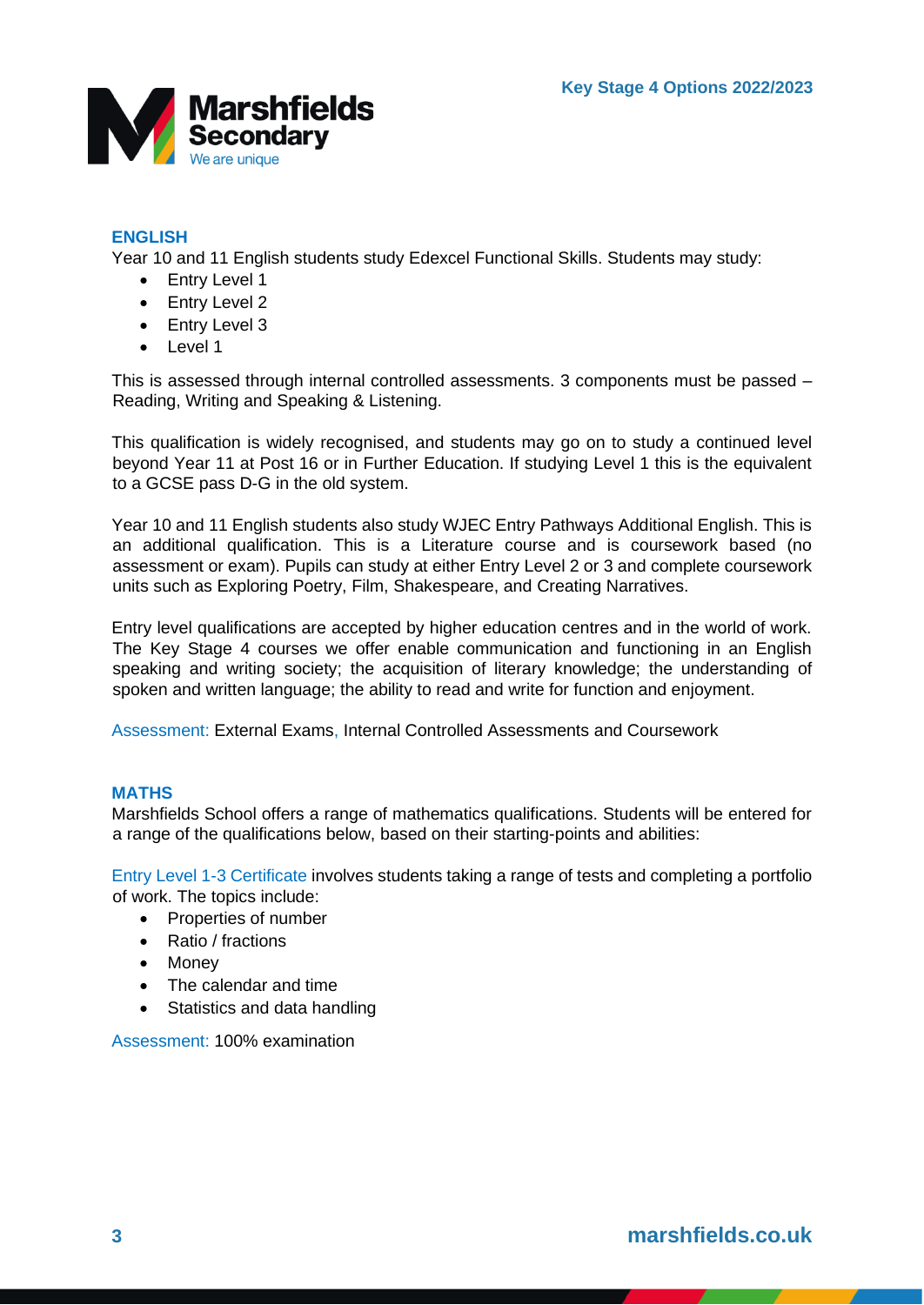

Finally, we offer a Level 1 qualification in Number and Measure. This course develops students' understanding a range of topics including:

- Decimals
- Fractions
- Percentages
- Money

The qualification enables students to develop a thorough knowledge and understanding of concepts in number and measure and a sound foundation of mathematical techniques. This will support study for related subjects and develop a proficiency in number and measures to support progression in their studies, the workplace and training.

Assessment: 100% examination

#### **GCSE MATHS**

Marshfields School offers a range of mathematics qualifications. Students will be entered for a range of the qualifications below, based on their starting-points and abilities:

GCSE Maths involves students studying to pass their examinations for three papers; two calculator papers and a non-calculator paper. Topics covered include:

- Number
- Probability
- Decimals
- Transformations
- Algebra
- Statistics
- Equations

Assessment: 100% examination

#### **SCIENCE**

Marshfield's School delivers two qualification pathways at Key Stage 4, the AQA Entry Level Science Single/Double Award and BTEC Level 1 Introductory in Applied Science. The learning pathway offered to each pupil is carefully decided by the Marshfields team, we aim to ensure each student has the greatest opportunity to succeed.

AQA Entry Level Science Single/Double Award consists of the following units:

- The Human Body
- Environment, Evolution, and Inheritance
- Elements, Mixtures and Compounds
- Chemistry in Our World
- Energy, Forces, and the Structure of Matter
- Electricity, Magnetism and Waves

Assessment: Teacher Directed Assessment (Practical experiments) and unit examinations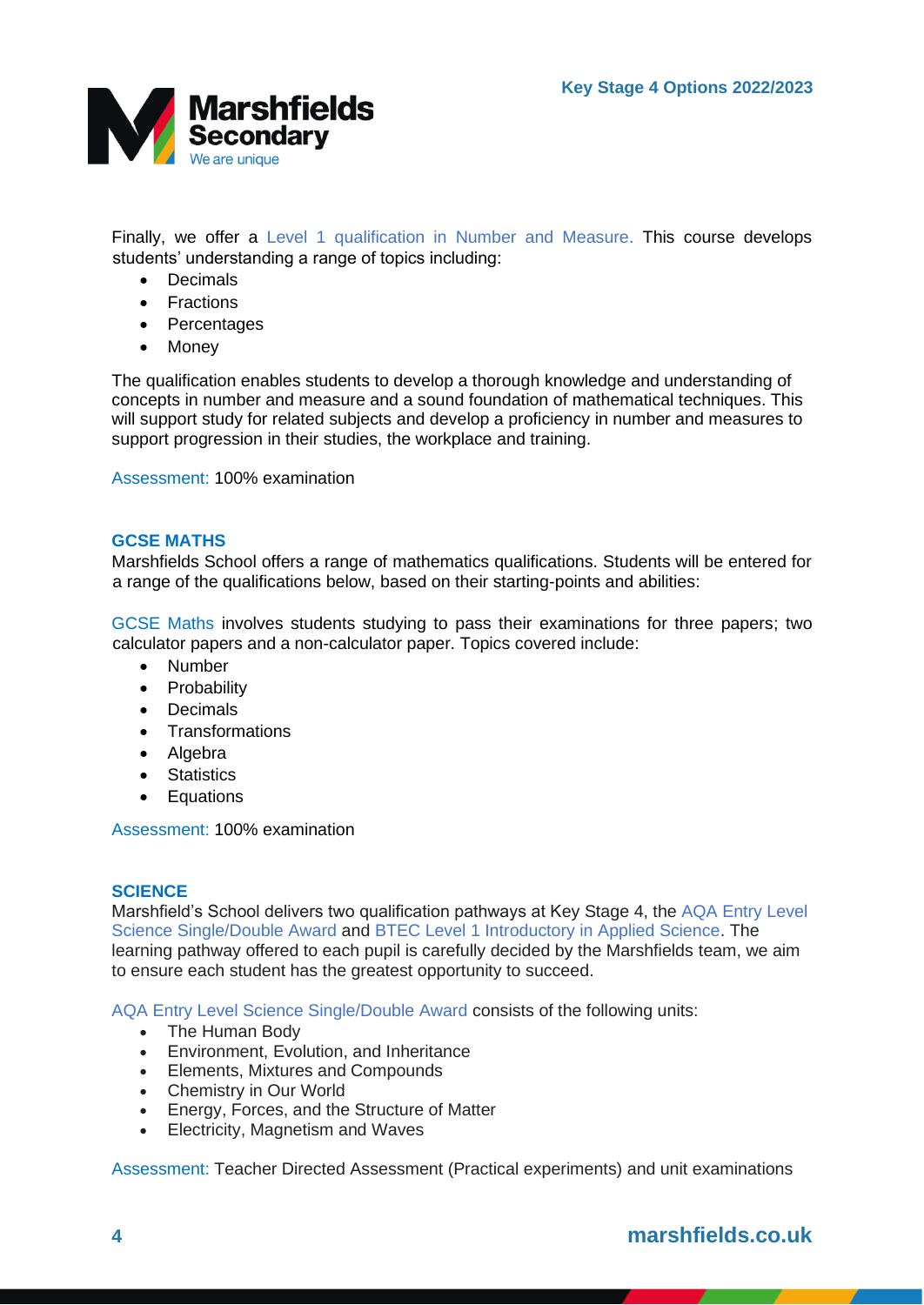

BTEC Level 1 Introductory in Applied Science course consists of the following units:

This course has two units that must be achieved and is designed for learners wishing to gain an introduction to a chosen vocation area. The Award offers the opportunity for learners to study a sector unit and plan for their next steps by completing the mandatory unit: Developing a Personal Progression Plan

Assessment: Internally assessed, no examination.

## **ART**

In Key Stage 4 Art, we offer GCSE Art, Craft and Design or GCSE Photography. These courses develop students' understanding of art & photography throughout history, world cultures, religion & societies. Pupils complete themed projects linked to artists, art movements and cultures allowing pupils to communication their feelings through various visual media.

#### GCSE Art, Craft & Design

The GCSE Art, Craft & Design course we offer is through the Eduqas exam board. Key Stage 4 students are taught to express themselves through a variety of media including:

- Acrylic paint
- Silk-painting
- Lino & mono printing
- Mixed-media collage
- Clay models

Both coursework and exam project(s) are marked using the GCSE Assessment Objectives covering 4 areas:

- AO1 Critical Thinking Developing ideas through investigations, demonstrating and critical understanding of sources
- AO2 Creative Making Refining work by exploring ideas, selecting and experimenting with media, materials, techniques and processes
- AO3 Reflective Recording Record ideas, observations and insights relevant to intentions as work progresses
- AO4 Personal Presentation Present a personal and meaningful response that realises intentions and demonstrates understanding of visual language

Assessment: Coursework portfolio: 60%. Exam project: 40%.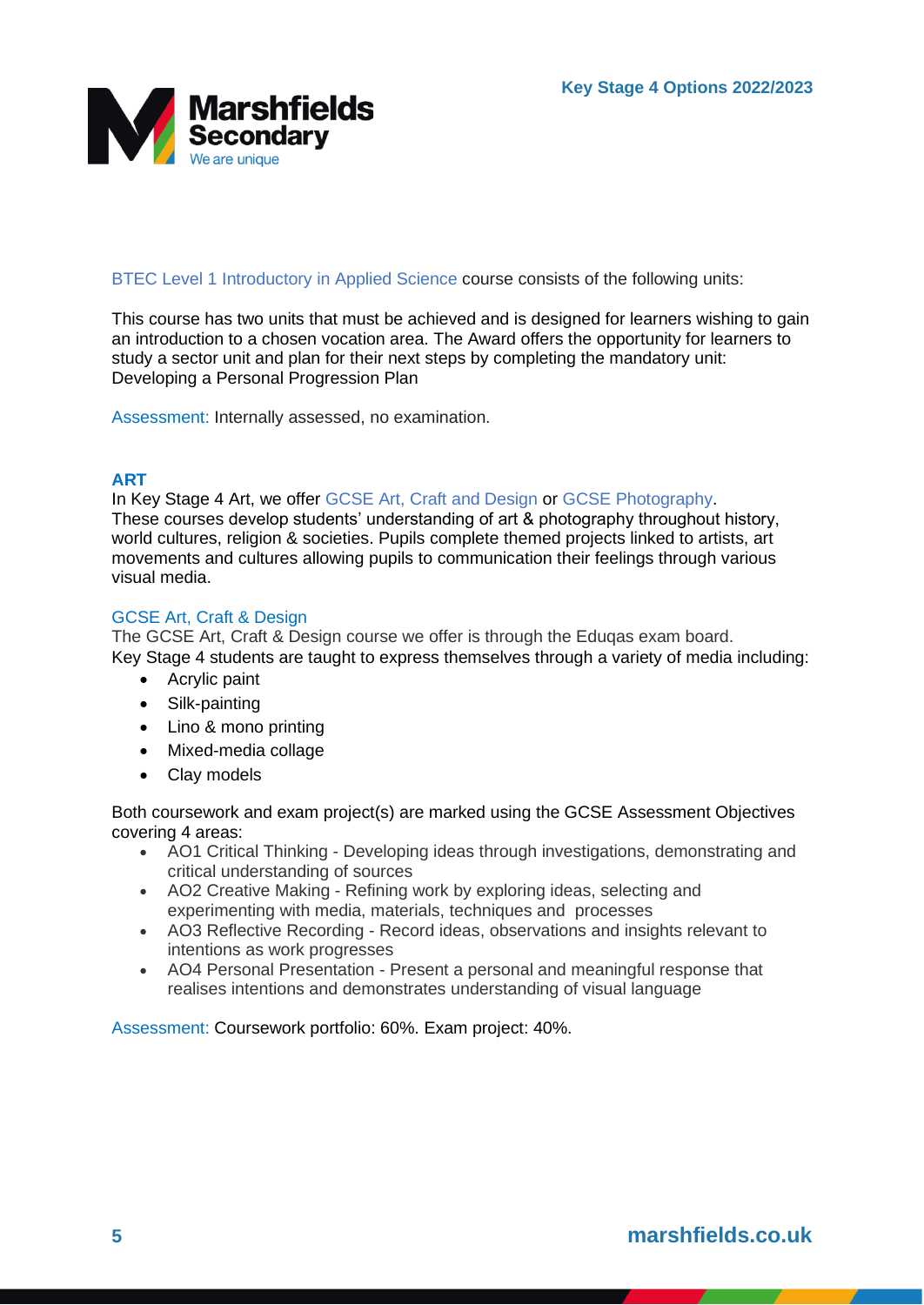

## GCSE Art & Design - Photography

The GCSE Photography course we offer is through the Eduqas exam board.

Key Stage 4 photography students are taught to plan, sketch and capture images using Digital SLR cameras. Students study photographers linked to themed projects, for example, 'Nature' and 'Portraiture'. Photography students will explore and develop their ideas through completing:

- Sketches of ideas
- Artists' response
- Shoot plans
- Manipulating images using photo-editing software

Students undertaking GCSE photography may study the following areas:

- Documentary photography
- Photojournalism
- Studio photography
- Location photography
- Experimental imagery
- Installation
- Moving image: film, video and animation

Both coursework and exam project(s) are marked using the same GCSE Assessment Objectives covering 4 areas:

- AO1 Critical Thinking Developing ideas through investigations, demonstrating and critical understanding of sources
- AO2 Creative Making Refining work by exploring ideas, selecting and experimenting with media, materials, techniques and processes
- AO3 Reflective Recording Record ideas, observations and insights relevant to intentions as work progresses
- AO4 Personal Presentation Present a personal and meaningful response that realises intentions and demonstrates understanding of visual language

Assessment: Coursework portfolio: 60%. Exam project: 40%.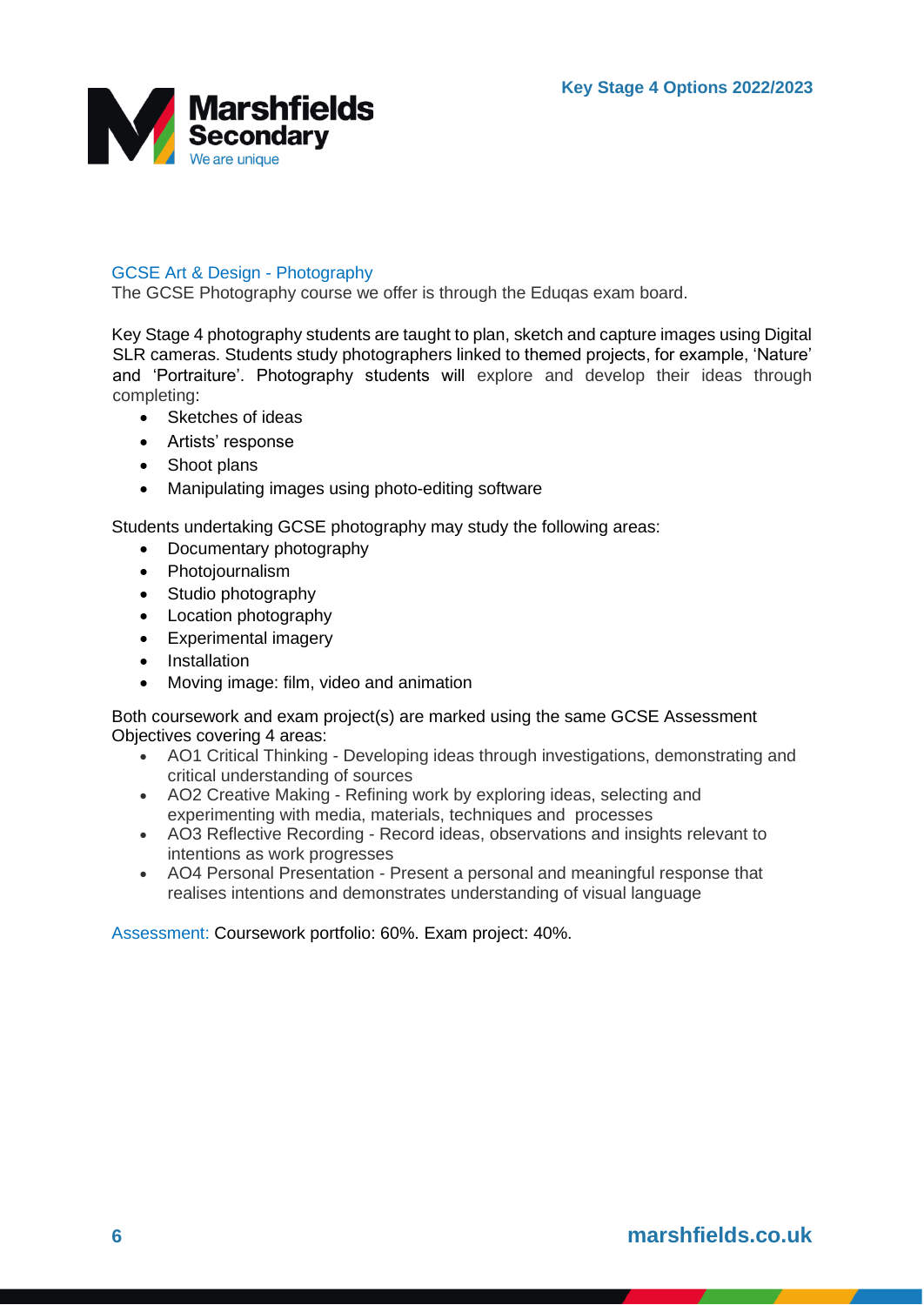

## GCSE Art, Craft & Design - Sculpture focus

In Key Stage 4 Design Technology we offer a GCSE course in Art, Craft & Design through the exam board Eduqas that focuses on Sculpture. The course develops students' understanding of sculpture and design throughout history, religion, world cultures and societies and allows them to communicate their feelings and ideas through various avenues.

They also learn to understand the use of design in their culture, society & religion.

Students can explore their ideas through several design pathways, a few examples are below:

- Sculpture
- Ceramics
- Jewellery design
- Architecture
- Interior Design
- Product Design

The following topics are explored:

- AO1 Critical Thinking Developing ideas through investigations, demonstrating and critical understanding of sources
- AO2 Creative Making Refining work by exploring ideas, selecting and experimenting with media, materials, techniques and processes
- experimenting with media, materials, techniques and processes<br>AO3 Reflective Recording Record ideas, observations and insights relevant to intentions as work progresses
- AO4 Personal Presentation Present a personal and meaningful response that realises intentions and demonstrates understanding of visual language

Assessment: Coursework portfolio: 60%. Exam project: 40%

#### **FOOD TECHNOLOGY**

Students at Key Stage 4 in Food Technology work towards NCFE Level 1 or Level 2 Certificate in Food and Cookery Skills. The NCFE Level 1 and Level 2 Certificates in Food and Cookery Skills are designed to provide learners with the skills, knowledge and understanding of using different cooking techniques and methods required for further study, apprenticeships, or a career in the sector.

Throughout their study, learners will develop skills including how to:

- Prepare and cook using basic skills
- Plan and produce dishes for a purpose
- Ensure a safe and hygienic environment

Learners will also take away valuable knowledge of:

- Food and its functions in the body and recipes
- Balanced diets and medication of recipes for health purpose

Assessment: Internally assessed portfolio of evidence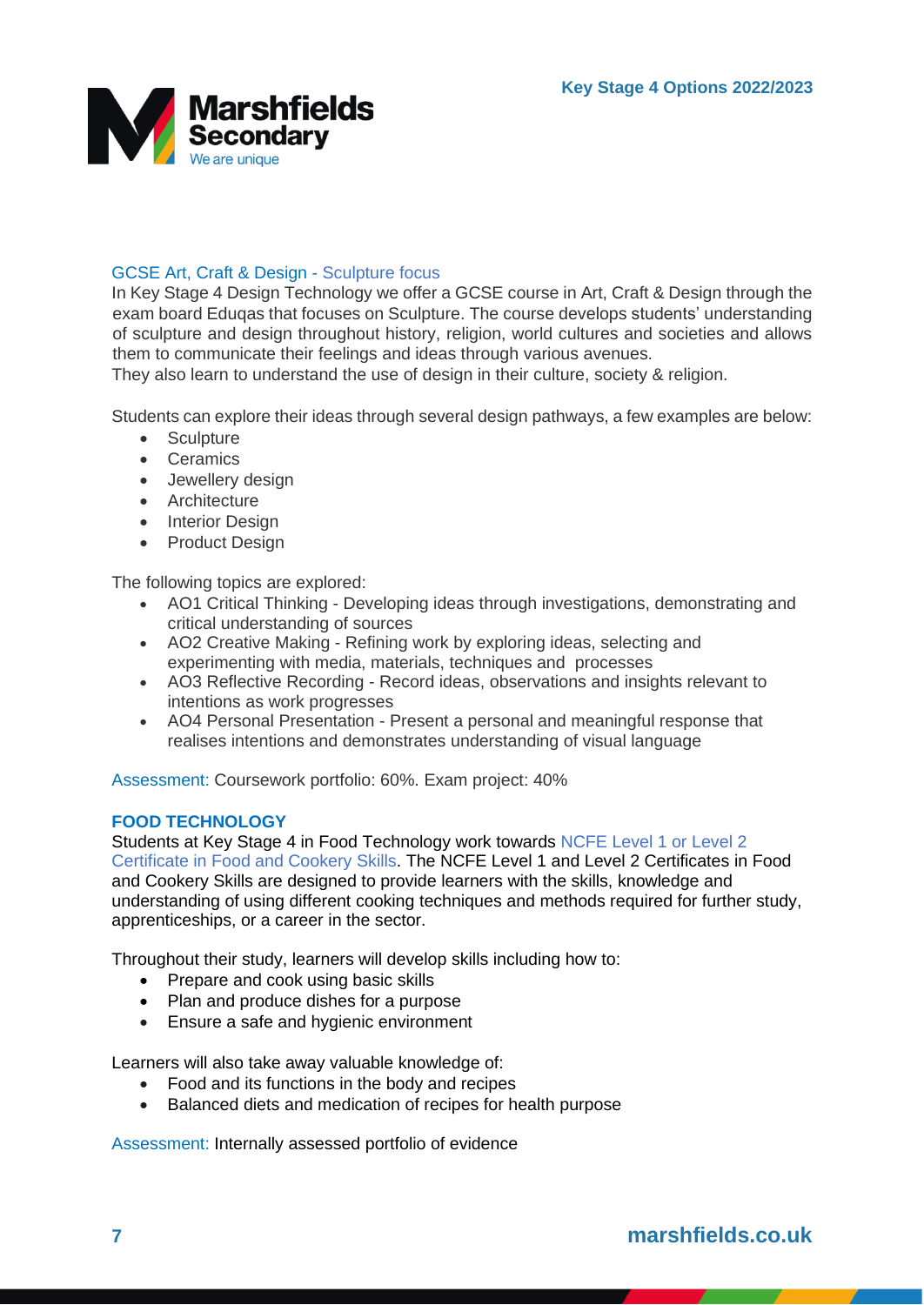

## **COMPUTING**

The two Key Stage 4 pathways are: Level 1 BTEC Introductory in Information Technology which covers a range of topics including but not limited to:

- Developing Digital Information Using IT (group-based task)
- Using Digital Communication Technologies (group-based task)
- Developing a Digital Product (group-based task)
- Being Organised (group-based task)
- Developing a Personal Progression Plan (individual learner task)

The course is assessed through coursework and all units require students to develop their digital communication and planning skills through group-based coursework projects using various forms of digital media and devices.

Assessment: Portfolio only

OR

## Open Awards Entry Level qualifications in IT User Skills.

This qualification aims to develop students' functional IT skills and knowledge of ICT devices and software work. Other areas covered are health and safety, IT security, developing information, social media, and digital communication such as email and video conferencing.

#### Assessment: Portfolio only

These courses will link to any ICT skills-based college courses. The course provides learners with skills required in a wide range of jobs using ICT software.

#### **PERFORMING ARTS – ARTS AWARD (BRONZE)**

The course provides students with the opportunity to research an inspirational person from their chosen Performing Arts area out of music, singing, dancing, or acting. Students improve their musical and acting skills and take part in a performance to an audience. There are also opportunities to see live theatre or a live performance of music such as a gig or concert. Students review this event as evidence for their portfolio of coursework.

Improving your skills on an instrument or as a musician, technician or actor and working as a team towards a group performance make up the main skills and content for this course here at Marshfields.

Assessment: Portfolio based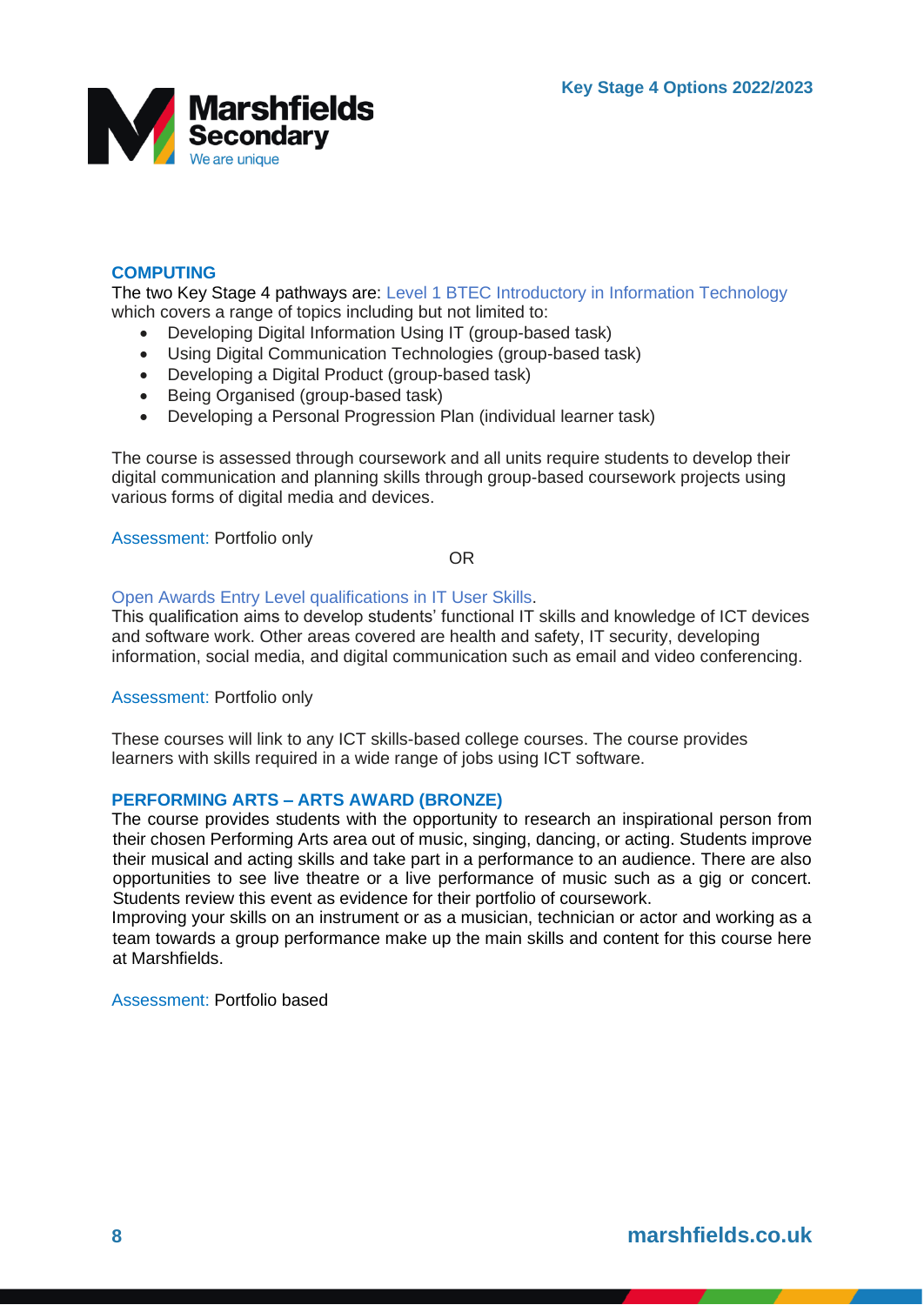

### **BTEC SPORT**

During Year 10 and 11 students study the Pearson BTEC Level 1 Introductory Certificate in Sport. The course is designed to provide students with a better understanding of how their bodies work, the benefits of training and exercising in several formats and how they can best look after their bodies through diet and nutrition; there is also considerable thought given to the organisation of sport and active leisure within the community, and further afield, which lends itself to the prospects of careers within the sports industry.

#### The students undertake the following units:

- A1 Being Organised
- A2 Developing a Personal Progression Plan
- SP7 Playing Sport
- SP9 Assisting in a Sports Activity
- SP12 Keeping Active and Healthy

Whilst the expectation is that students will achieve the Certificate level (five units) there is the option to achieve the Award level (two units).

Whilst elements of the course are practical there is a much greater expectation than earlier experiences of PE that students will undertake theory work. Students will be expected to research and record relevant information and produce written work based on their own ideas. Regarding the practical element there is a greater emphasis on the roles within sport (such as organisers, managers, and officials) rather than just the participants. Whilst some sporting ability is useful there is a greater recognition for those that undertake different roles and, above all, make the effort to engage in the activities.

Assessment: 75% written coursework and 25% practical

#### **HUMANITIES**

This course is WJEC Entry Pathways Humanities (either Entry Level 2 or Entry Level 3). It will involve a range of History, Geography and RS (Religious Studies) units which is coursework based over Year 10 and Year 11.

This subject is taught to allow students to develop understanding and awareness of the world around them today and in the past. They will learn about people in their communities and other communities around the world. They will recognise that what has happened before them has shaped the world they live in today. They will develop key skills of enquiry, investigation, and critical thinking. As well as promote a desire to ask why. This then can help provide a good basis for further learning in any subject or as a general life skill.

Should pupils be successful in their study and attainment, pupils may also can study a Religious Studies GCSE (short course). This is assessed through an exam where pupils will be challenged with questions about belief, values, meaning, purpose, and truth, enabling them to develop their own values and attitudes towards religious issues.

Assessment: WJEC Humanities: 100% Portfolio based. No examination. GCSE RS (short course): External Examination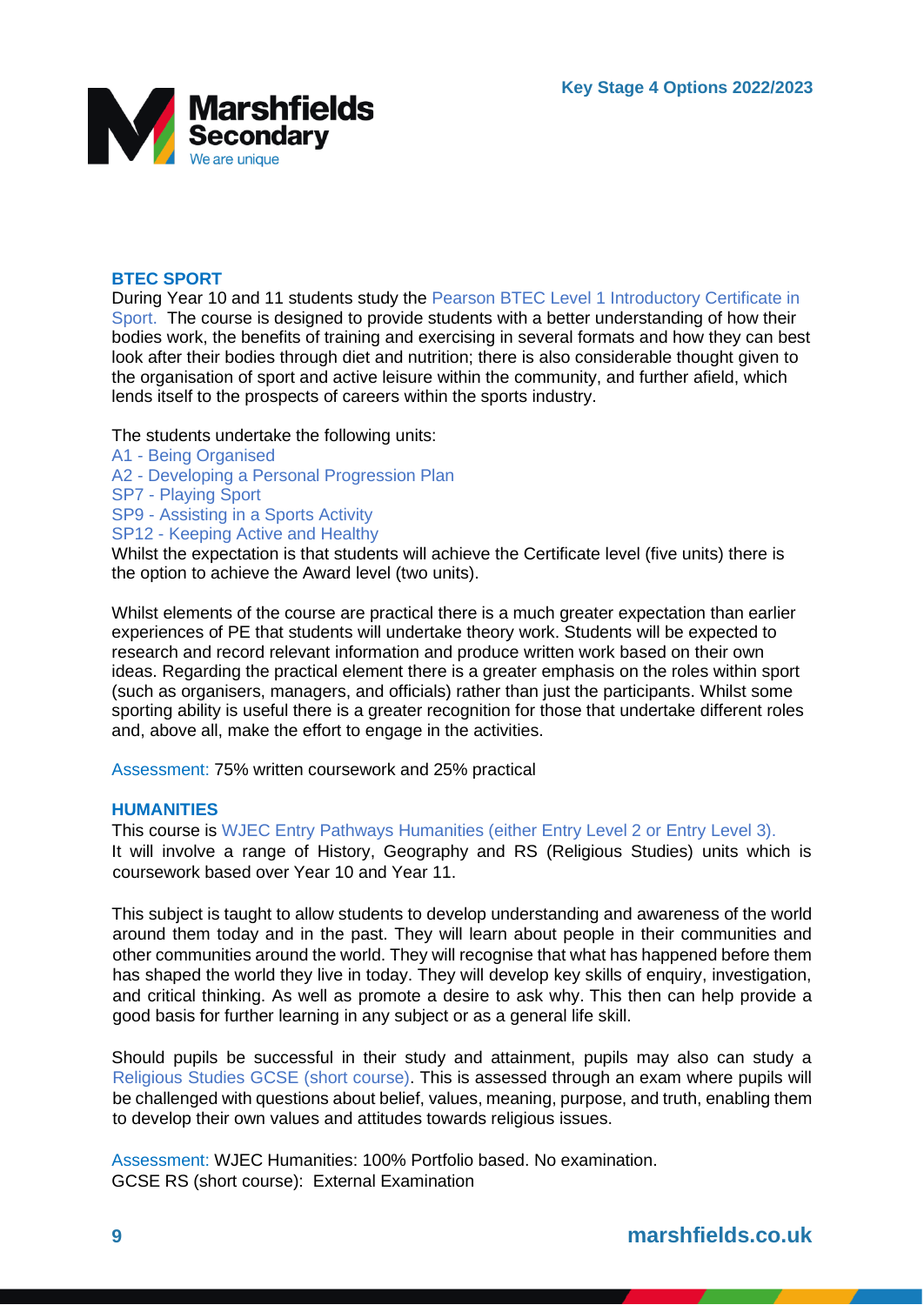

## **HOSPITALITY AND CATERING – ENTRY LEVEL**

Hospitality and Catering is a two year course, at the end of the course students will have gained an entry level qualification. Students will develop an understanding of the day to day running of a hospitality and catering business such as a Café or restaurant. They gain this through studying entry level 1 or 2, covering a range of units on health and safety, job roles, cooking skills and customer service. Each unit will be assessed through a mixture of witness statements, practical work, and some written work.

Using the skills that they gain throughout the Hospitality and Catering course; year 10 and 11 students will run the Marshfields café. Year 10 will make the produce for the café and Year 11 run the café. This provides vital life skills for the students such as independence, cooking and work experience, giving them the opportunity to have face to face interaction with customers and following the rules and regulations of a workplace environment.

Assessment: Portfolio based. No examination.

#### **MECHANICS**

Based at Peterborough Skills Academy, this course introduces students to vehicle maintenance and repair. This basic introduction into the motor vehicle industry will prepare you for a career in the industry. You will cover units including health and safety, removing, and replacing components, fault detection and repairing tyres.

Marshfields students will attend this course with a member of staff from the school, ensuring that they are well-supported in being able to access the learning in an unfamiliar environment.

Assessment: Portfolio based

#### **SMALL ANIMAL CARE**

Delivered in conjunction with Newark animal center, this Vocational course will give students hands-on experience of working with animals. They will learn how to:

- Maintain animal accommodation.
- Understanding animal feeding.
- Maintaining animal health and well-being.
- Introduction to animal behaviour.
- Animal breeds and grooming.
- Working with animals.

For the practical aspects of this course students will access Newark on a regular basis. This will be complemented by theory lessons which will take place in school.

Assessment: Portfolio based